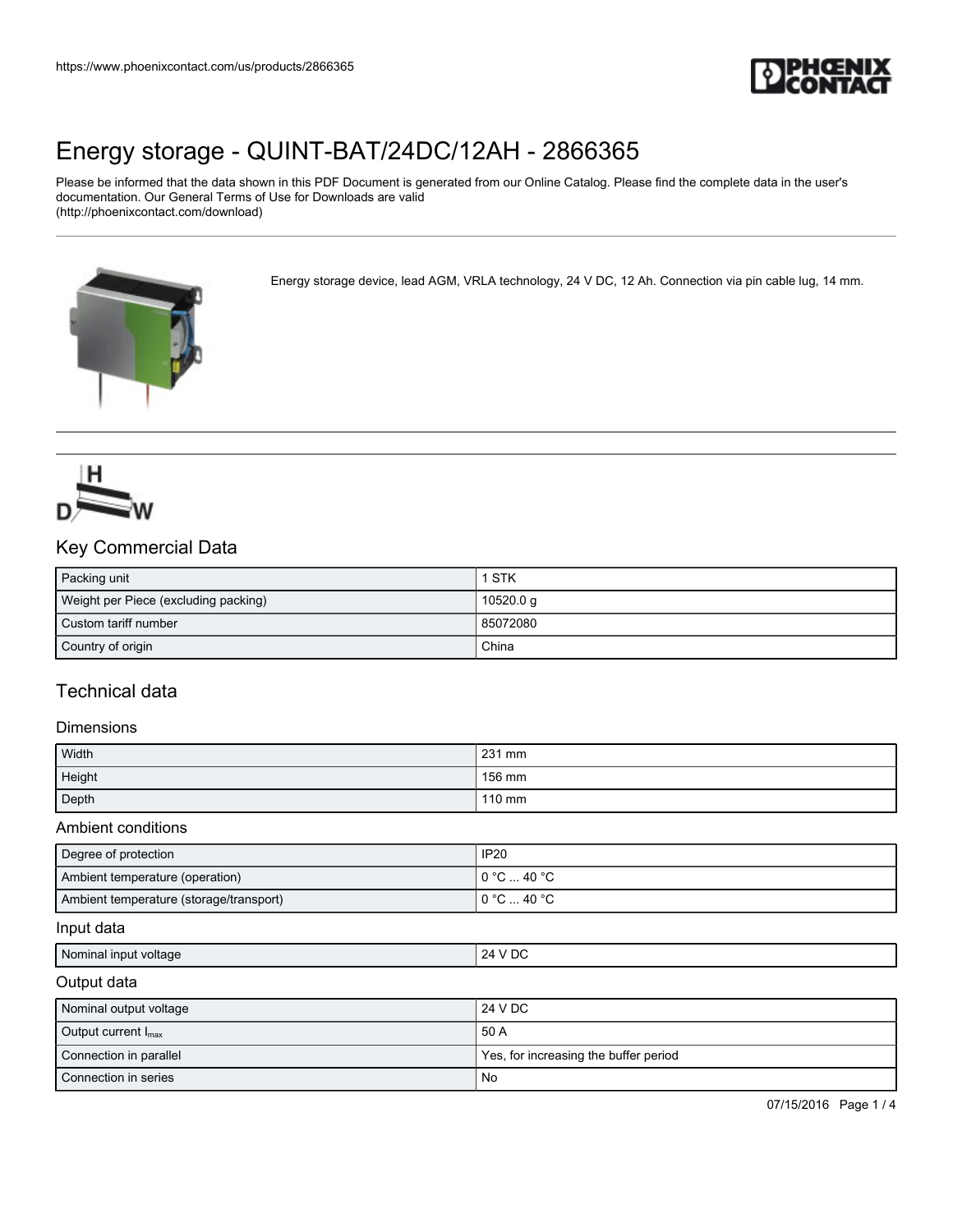

# Technical data

### Output data

| Output fuse      | 2x 25 A                                                                                                                                                                                                                        |
|------------------|--------------------------------------------------------------------------------------------------------------------------------------------------------------------------------------------------------------------------------|
| General          |                                                                                                                                                                                                                                |
| IQ technology    | No                                                                                                                                                                                                                             |
| Disposal         | Used batteries must not be thrown away with household waste, they<br>should instead be disposed of in accordance with applicable national<br>regulations. They can also be returned to Phoenix Contact or the<br>manufacturer. |
| Net weight       | 9 kg                                                                                                                                                                                                                           |
| Memory medium    | battery 12 Ah                                                                                                                                                                                                                  |
| Protection class | Ш                                                                                                                                                                                                                              |

## Standards and Regulations

| $\cdots$<br>Chinn.<br>approval<br>סווני | ). ABS<br>anıscher<br><u>_</u><br>-lovc<br>∵⊏MU ∟ |
|-----------------------------------------|---------------------------------------------------|
|-----------------------------------------|---------------------------------------------------|

# Drawings

Block diagram



# **Classifications**

### eCl@ss

| eCl@ss 4.0 | 27040603 |
|------------|----------|
| eCl@ss 4.1 | 27040603 |
| eCl@ss 5.0 | 27040603 |
| eCl@ss 5.1 | 27040603 |
| eCl@ss 6.0 | 27040603 |
| eCl@ss 7.0 | 27049201 |
| eCl@ss 8.0 | 27050403 |
| eCl@ss 9.0 | 27050403 |

## ETIM

| ETIM 2.0 | EC000382 |
|----------|----------|
| ETIM 3.0 | EC000382 |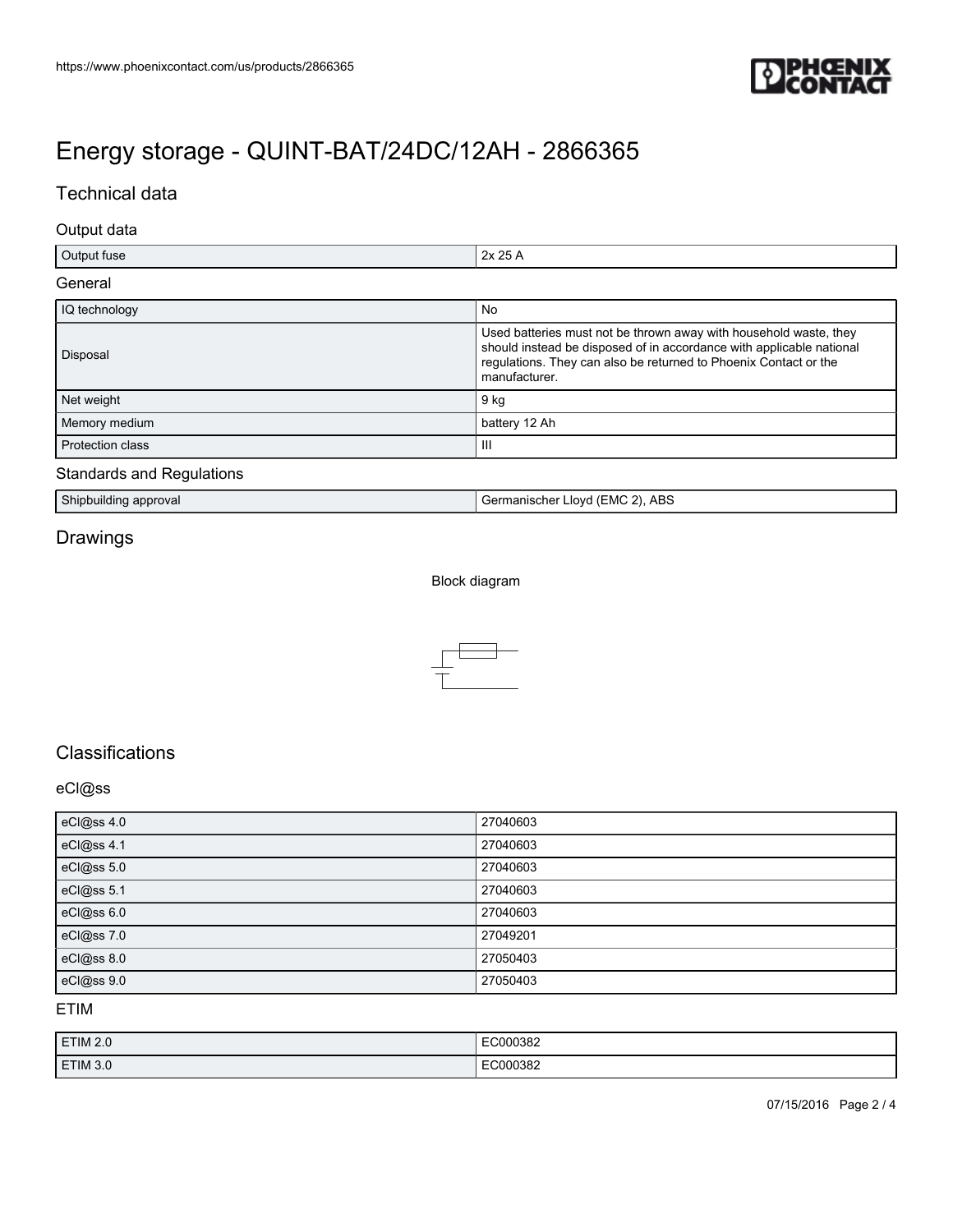

# **Classifications**

ETIM

| <b>ETIM 4.0</b> | C000357<br>. |
|-----------------|--------------|
| <b>ETIM 5.0</b> | :C000357     |

### UNSPSC

| UNSPSC 6.01          | 30211510 |
|----------------------|----------|
| <b>UNSPSC 7.0901</b> | 39121011 |
| UNSPSC 11            | 39121011 |
| <b>UNSPSC 12.01</b>  | 39121011 |
| UNSPSC 13.2          | 39121011 |

# Approvals

### Approvals

#### Approvals

GL / EAC / EAC / DNV / ABS / ABS

Ex Approvals

#### Approvals submitted

## Approval details

| GL         |  |
|------------|--|
|            |  |
| EAC        |  |
|            |  |
| EAC        |  |
|            |  |
| <b>DNV</b> |  |
|            |  |
| ABS        |  |
|            |  |
| ABS        |  |